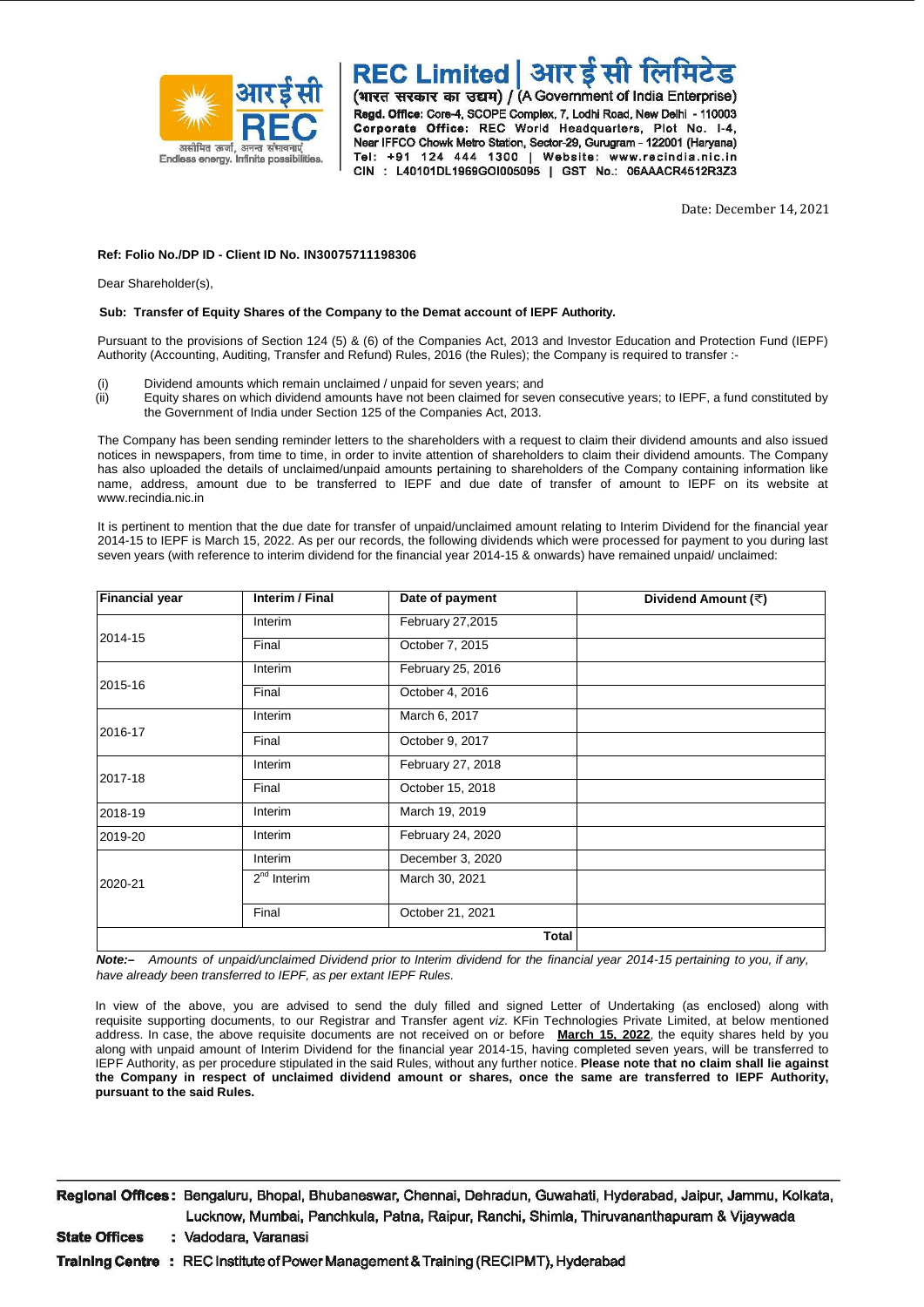Shareholders may note that both the unclaimed/unpaid dividend amount and corresponding shares transferred to IEPF Authority, including all benefits accruing on such shares, if any, in future can be claimed back, following the procedure as prescribed in the Rules.

Further, in case of any query or assistance, please feel free to contact the Company/KFin Technologies Private Limited at the address /email /telephone number as given below:-

| <b>REC Limited</b>                                            | <b>KFin Technologies Private Limited</b>                  |
|---------------------------------------------------------------|-----------------------------------------------------------|
| Registered Office: Core 4, SCOPE Complex, 7 Lodhi             | (Formerly Karvy Fintech Private Limited)                  |
| Road.New Delhi - 110003                                       | <b>Unit:REC Limited</b>                                   |
| Corporate Office: Plot No. I-4, Sector 29, Gurugram, Haryana- | Selenium Tower B.Plot 31-32.                              |
| 122001                                                        | Gachibowli, Financial District, Nanakramguda, Hyderabad - |
| Telephone No. +91-11-4309 1500/1501                           | 500 032                                                   |
| Email: compliance officer@recl.in                             | Telephone No.: 040-67161571                               |
|                                                               | Email:einward.ris@kfintech.com                            |
|                                                               |                                                           |

Thanking you,

**Yours faithfully, For REC Limited**

**(M. L. Kumawat) Sr.General Manager(Fin.)-CS** 

**Encl.: a/a**